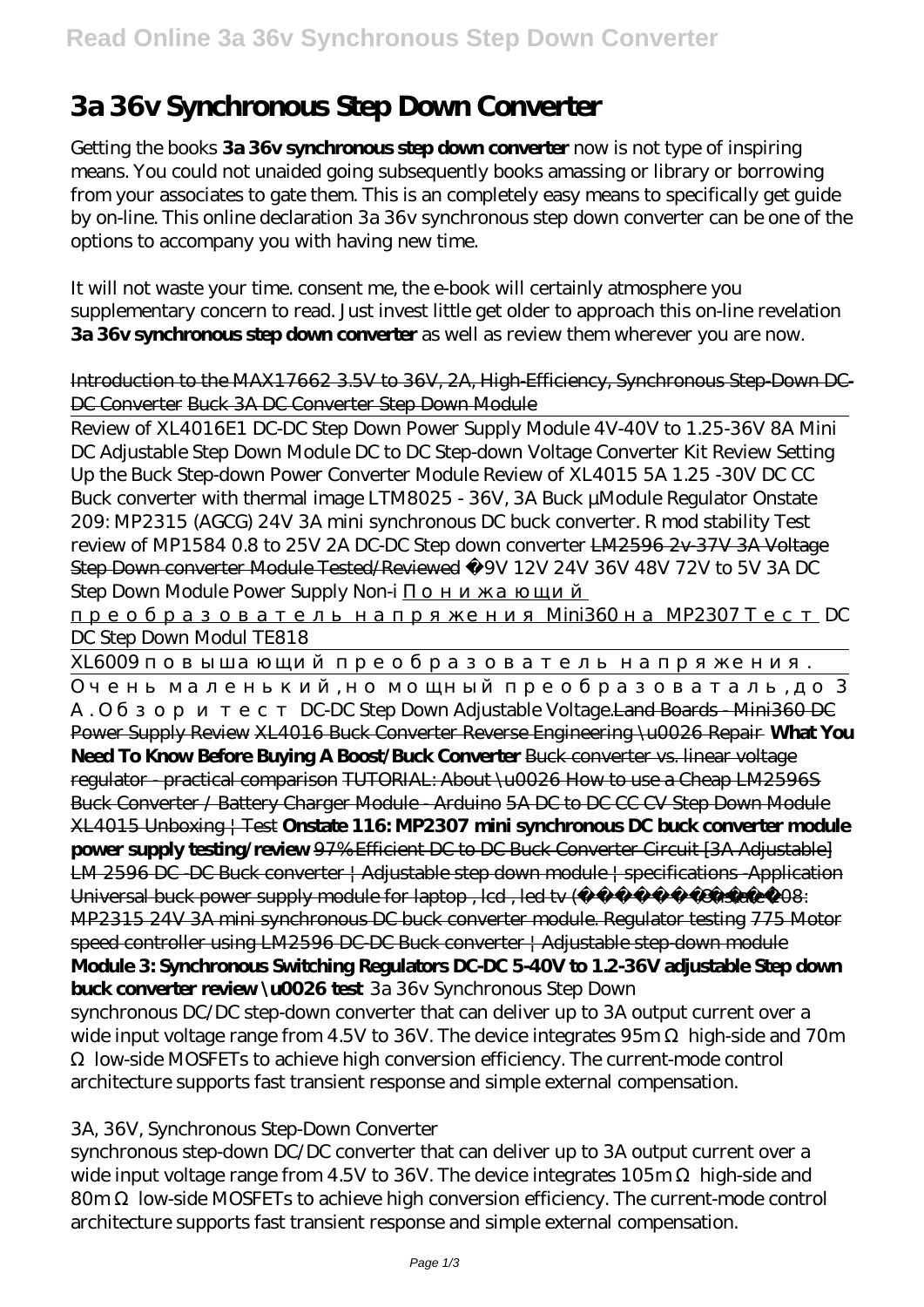#### *3A, 36V, Synchronous Step-Down Converter*

synchronous DC-DC step-down converter that can deliver up to 3A output current over a wide input voltage range from  $4.5V$  to 36V. The device integrates  $95m$  high-side and 70m low-side MOSFETs to achieve high conversion efficiency. The current-mode control architecture supports fast transient response and simple external compensation.

#### *3A, 36V, Synchronous Step-Down Converter*

,3A, 36V, 500kHz Synchronous Step-Down Converter , 4.5V to 36V Input Voltage Range, 3A Output Current, Internal N-MOSFETs, Current Mode Control, Fixed Frequency Operation : 500kHz, Adjustable Output Voltage from 0.8V to 30V, High Efficiency Up to 95% , Stable with Low ESR Ceramic Output Capacitors, Cycle-by-Cycle Current Limit, Input Under Voltage Lockout, Output Under Voltage Protection, Thermal Shutdown Protection, Adjustable Current Limit, RoHS Compliant and Halogen Free

#### *RT7272A - 3A, 36V, 500kHz Synchronous Step-Down Converter ...*

Requires C1 to decouple the input rail. Connect using a wide PCB trace. 8 PG Power Good. The output of this pin is an open drain and goes high if the output voltage exceeds 90% of the nominal voltage. MP9943 – 36V, 3A PEAK SYNCHRONOUS STEP-DOWN CONVERTER. MP9943 Rev.1.0 www.MonolithicPower.com11.

#### *MP9943 High Efficiency 3A Peak, 36V, Synchronous Step-Down ...*

The output of this pin is an open drain and goes high if the output voltage. exceeds 90% of the nominal voltage. MP4423 36V, 3A SYNCHRONOUS STEP-DOWN CONVERTER. MP4423 Rev. 1.0 www.MonolithicPower.com 11. 8/18/2014 MPS Proprietary Information. Patent Protected. Unauthorized Photocopy and Duplication Prohibited.

#### *MP4423 High Efficiency 3A, 36V, Synchronous Step Down ...*

The RT2872 is a high efficiency, current-mode synchronous step-down DC/DC converter that can deliver up to 3A output current over a wide input voltage range from 4.5V to 36V. The device integrates 105m high-side and 80m low-side MOSFETs to achieve high conversion efficiency.

# *RT2872 - 3A, 36V, Synchronous Step-Down Converter ...*

Get Free 3a 36v Synchronous Step Down Converter you have to open a bookshelf before you can sort books by country, but those are fairly minor quibbles. 3a 36v Synchronous Step Down synchronous step-down DC/DC converter that can deliver up to 3A output current over a wide input voltage range from 4.5V to 36V. The device integrates 105m Page 4/28

# *3a 36v Synchronous Step Down Converter - atcloud.com*

The LM43603 regulator is an easy-to-use synchronous step-down DC-DC converter capable ofdriving up to 3 A of load current from an input voltage ranging from 3.5 V to 36 V (42 V abs max).The LM43603 provides exceptional efficiency, output accuracy and dropout voltage in a very smallsolution size.

# *LM43603PWPR | 3.5V to 36V, 3A Synchronous Step-Down ...*

EV4423-Q-00A Evaluation Kit 3A, 36V, Synchronous Step-Down Converter Evaluation Board. The EV4423-Q-00A is an evaluation board for the MP4423/MPQ4423, a high-frequency, synchronous, rectified, step-down, switch-mode converter with built-in power MOSFETs. It offers a very compact solution to achieve 3A of continuous output current, with excellent load and line regulation over a wide input supply range.